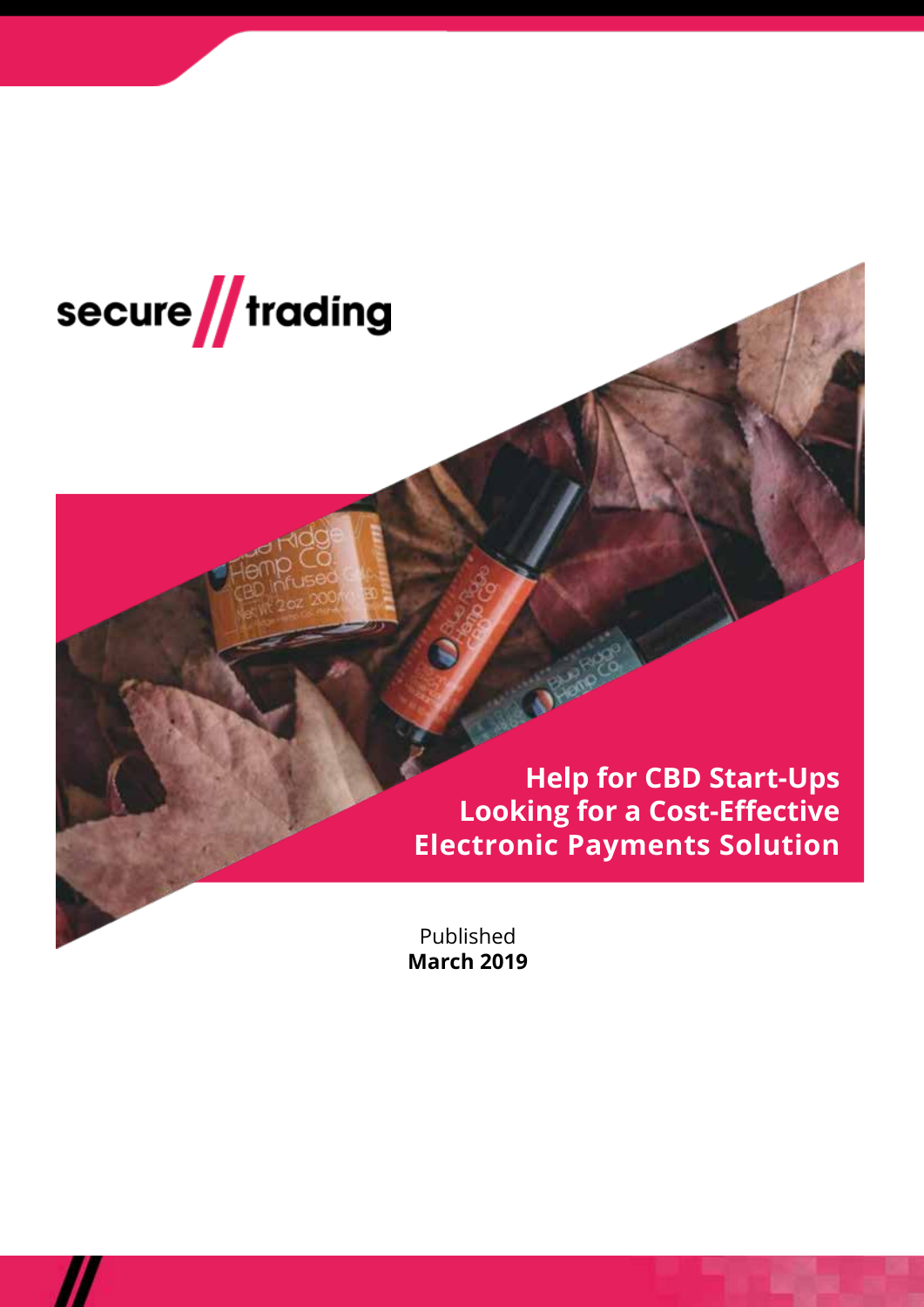

## **Index:**

# **Synopsis:**

CBD oil start-ups are labelled 'high-risk' by payment providers due to the reputation and emerging status of the industry. So what can merchants do? By working with payment companies that take the time to understand the business model, CBD start-ups will find that they can avoid a 'high-risk' label and drive down their processing fees.

### **Why do CBD start-ups find it difficult to find a payments provider, and what's the solution?**

The history of the cannabis plant is an interesting tale of health, wealth, crime and happiness. In the past cannabis has sparked intense political and social debate, engendered political movements and inspired the creation of a whole sub-genre of films, music and art.

As we power towards the third decade of the century, cannabis is gathering momentum within the thriving health and well-being industry in the form of cannabinoid oil (CBD). This cannabis compound differs from the psychoactive com-



pound that causes the high from smoking cannabis - THC. Without the potentially harmful and degenerative effects of THC, CBD has been given legal status in many jurisdictions around the world, including the UK, various states in the US, and nearly all European countries.

Appearing in many products, such as orally-ingested oil, body lotions, tea, coffee, bath bombs, vape liquids and sweets, and treating such diverse ailments as rheumatic pains, anxiety and depression, cancer-related symptoms, acne and cardiovascular problems, CBD oil is big business.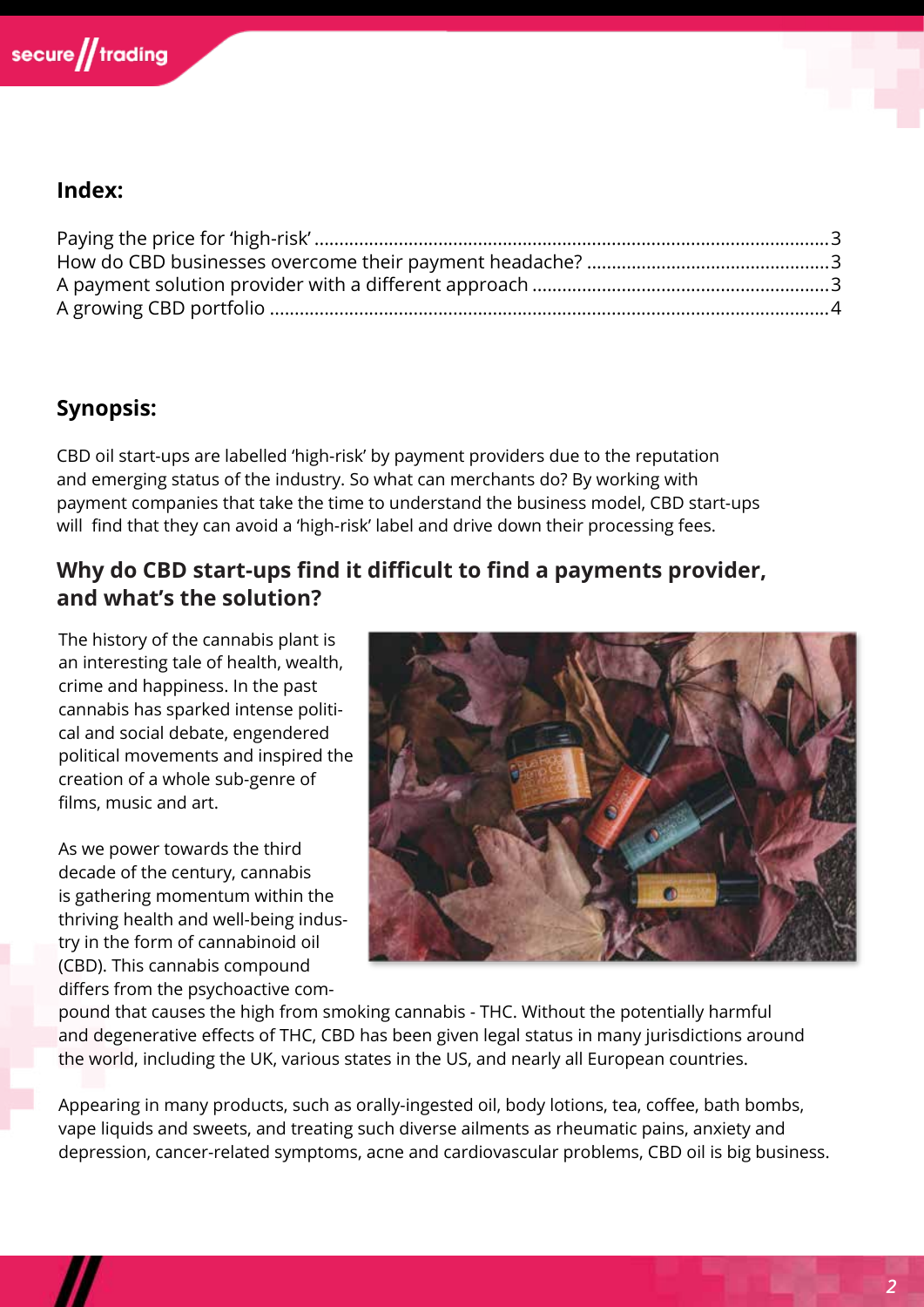# **Paying the price for 'high-risk'**

CBD oil businesses that want to start accepting payments for their goods will likely face issues when looking to connect with payment companies to help them do this. Payment companies will label CBD companies as 'high-risk', and may refuse to offer their services to CBD companies, or charge inflated rates for payment processing.

There are a number of reasons for this. Firstly, CBD is an emerging market where businesses must tread carefully through a minefield of legislation to make sure



that their products are legally allowed to be sold. Secondly, CBD has obvious connections with illegal marijuana, which means that certain payment companies perceive reputational risks coming with the acceptance of CBD merchants.

Coupled with the hard work it takes to muscle their way into an already congested health marketplace, CBD start-ups may find the uncompromising attitude of certain payment providers to be damning to their chances of getting off the ground and driving the success of their business.

#### **How do CBD businesses overcome their payment headache?**

The simple answer to this is that CBD merchants need to connect with payment providers that are willing to take on merchants from emerging markets, and that have the experience and business nous to recognise when a new CBD business has the potential to be successful.

Payment companies need to take the time to assess the risks and rewards of working with the CBD business, and formulate a proper payments strategy that will maximise sales. Then, the relationship between payments provider and merchant can be profitable, and the 'high-risk' label rendered worthless.

#### **A payment solution provider with a different approach**

The key element to Secure Trading's approach that sets them apart from the payments juggernauts that dominate the industry (such as WorldPay and Sage) is the personal touch that Secure Trading's team of payment experts bring to proceedings during the entire relationship between themselves and the merchant. This is particularly essential for CBD businesses, who may be taking their first steps into business and accepting payments, and will need as much understanding, advice and expertise from their payments provider as possible.